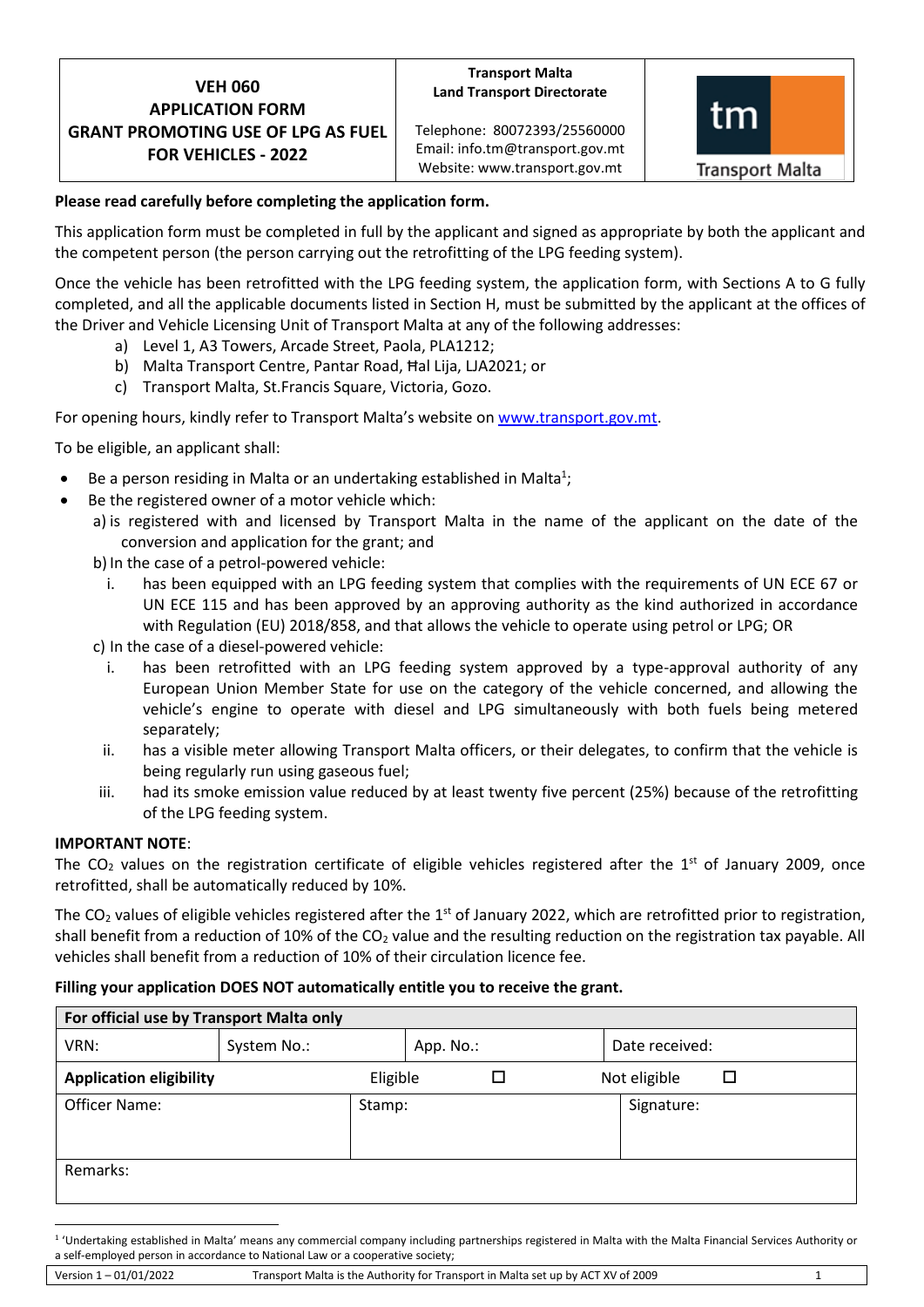# *Grant details*

- ⃝ €400 Category M1 or N1 petrol vehicle retrofitted to operate on LPG or petrol;
- $\bigcap$  €900 Category M1 or N1 diesel vehicle retrofitted to operate with LPG and diesel simultaneously;
- $\bigcap$   $\epsilon$ 1,000 Category M2 or N2 diesel vehicle retrofitted to operate with LPG and diesel simultaneously;
	- ⃝ €1,500 Category M3 or N3 diesel vehicle retrofitted to operate with LPG and diesel simultaneously.

# *Sections A to D to be completed by applicant*

# **SECTION A – Applicant's details**

*If application is an undertaking established in Malta enter the details of undertaking and authorised representative. If application is a natural person residing in Malta, enter the details of the applicant.*

| Name of Undertaking:        |  |
|-----------------------------|--|
| <b>Registration Number:</b> |  |

| Name:                           |  |
|---------------------------------|--|
| Surname:                        |  |
| Identity card number:           |  |
| Address, including<br>postcode: |  |
| Telephone/Mobile number:        |  |
| Email Address:                  |  |

# **SECTION B– Bank Account Details for payment of grant**

| Bank Name:  |  |
|-------------|--|
| IBAN No.:   |  |
| Swift Code: |  |

# **SECTION C – Vehicle details**

| Make:                |  |
|----------------------|--|
| Model:               |  |
| Registration number: |  |

# **SECTION D – Applicant's declaration**

# *Where a fraudulent claim arises, Transport Malta may institute criminal proceedings against those responsible. In the event of an incorrect payment of a claim, Transport Malta reserves the right to recover funds paid in error.*

I hereby declare that the vehicle, of which details appear under Section C hereof, -

- (a) is registered on by behalf or on behalf of the undertaking I represent; and
- (b) has been equipped with the LPG feeding system by the competent person whose details and signature appear hereunder.

I understand that I shall be obliged to refund the grant received if I have the LPG Feeding System removed, or if I disable it or use it inappropriately.

I hereby also declare that the statements made, and information given in this application, are true and correct. I understand that giving false or misleading information in this application is a serious offence.

| Full Name (in capital letters): |            |
|---------------------------------|------------|
| Date:                           | Signature: |
|                                 |            |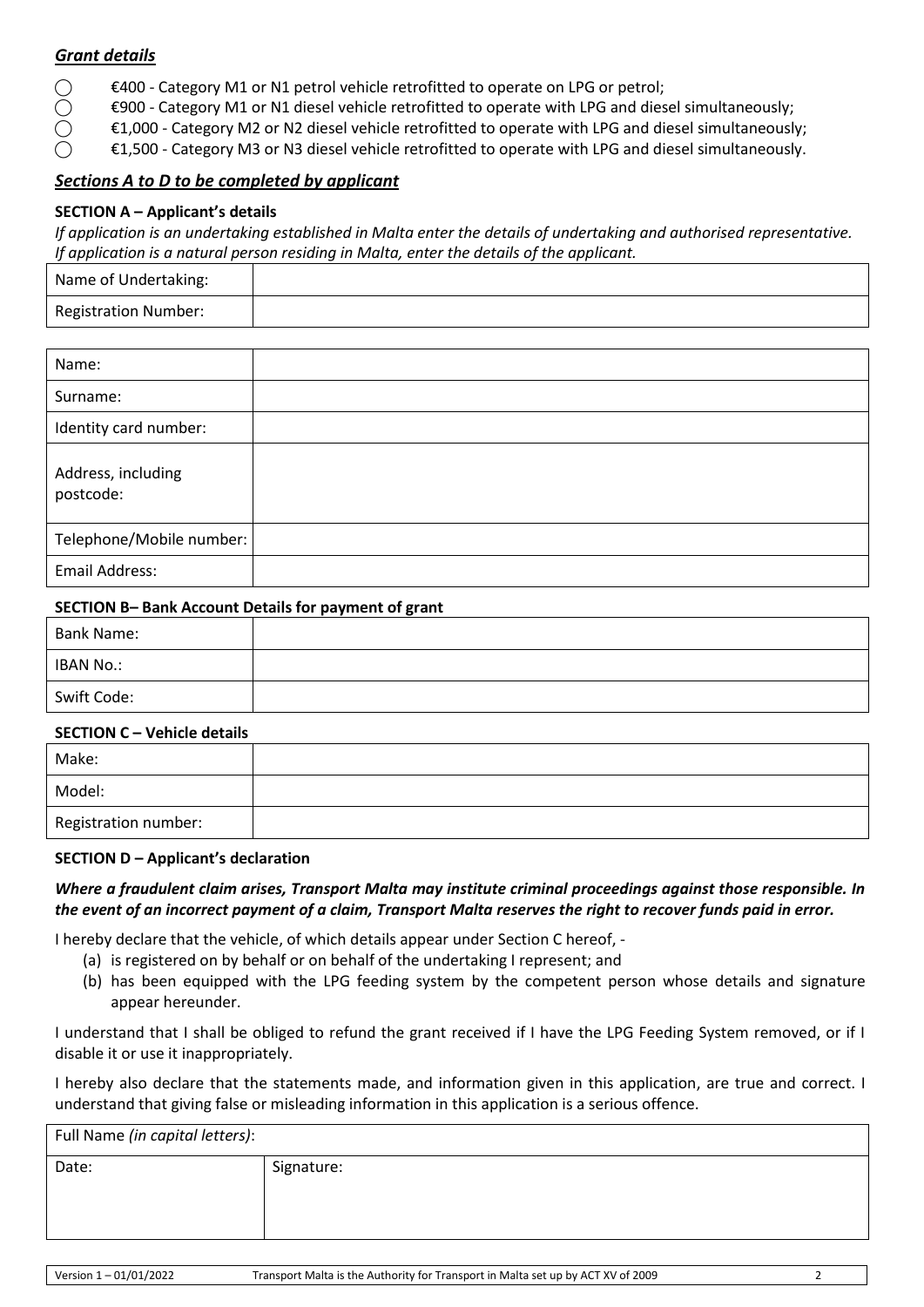### **SECTION E – Competent person's details**

| Name:                                             |  |
|---------------------------------------------------|--|
| Surname:                                          |  |
| Identity card number:                             |  |
| Address:                                          |  |
| Mobile number:                                    |  |
| Telephone number:                                 |  |
| <b>Email Address:</b>                             |  |
| Competent person's<br><b>Registration Number:</b> |  |
| VAT number:                                       |  |

### **SECTION F – Retrofitting details**

### **SECTION G – Competent person declaration**

### *Where a fraudulent claim arises, Transport Malta may institute criminal proceedings against those responsible.*

I declare that all the information I have provided in this application is complete, true, and correct.

In the case of a petrol-powered vehicle, I confirm that the retrofitted LPG feeding system complies with the requirements of UN ECE 67 or UN ECE 115 and has been approved by an approving authority as the kind authorized in accordance with Regulation (EU) 2018/858, allowing the vehicle to operate using petrol or LPG;

In the case of a diesel-powered vehicle, I confirm that the retrofitted LPG feeding system is approved by a typeapproval authority of an EU Member State for use on the category of the vehicle concerned, allows the vehicle's engine to operate with diesel and LPG simultaneously with both fuels being metered separately, has a visible meter allowing Transport Malta officers, or their delegates, to confirm that the vehicle is being regularly run using gaseous fuel, and that it had it reduce the smoke emission value of the vehicle by at least twenty five percent (25%).

I confirm that I have carried out checks, after retrofitting, to ensure that within the limits of the measuring method, emissions when running on the original fuel only have not deteriorated, and that emissions when LPG is added to the original fuel are less than those when the engine runs on the original fuel only.

I understand that giving false or misleading information in connection with this application is a serious offence and that Government officials may inspect any records. I undertake to keep relevant records applicable to this conversion to enable the Government to verify applications under the LPG feeding system vehicle grant scheme.

| Full Name (in capital letters): |                                  |
|---------------------------------|----------------------------------|
| Signature:                      | Competent person's rubber stamp: |
|                                 |                                  |
| Date:                           |                                  |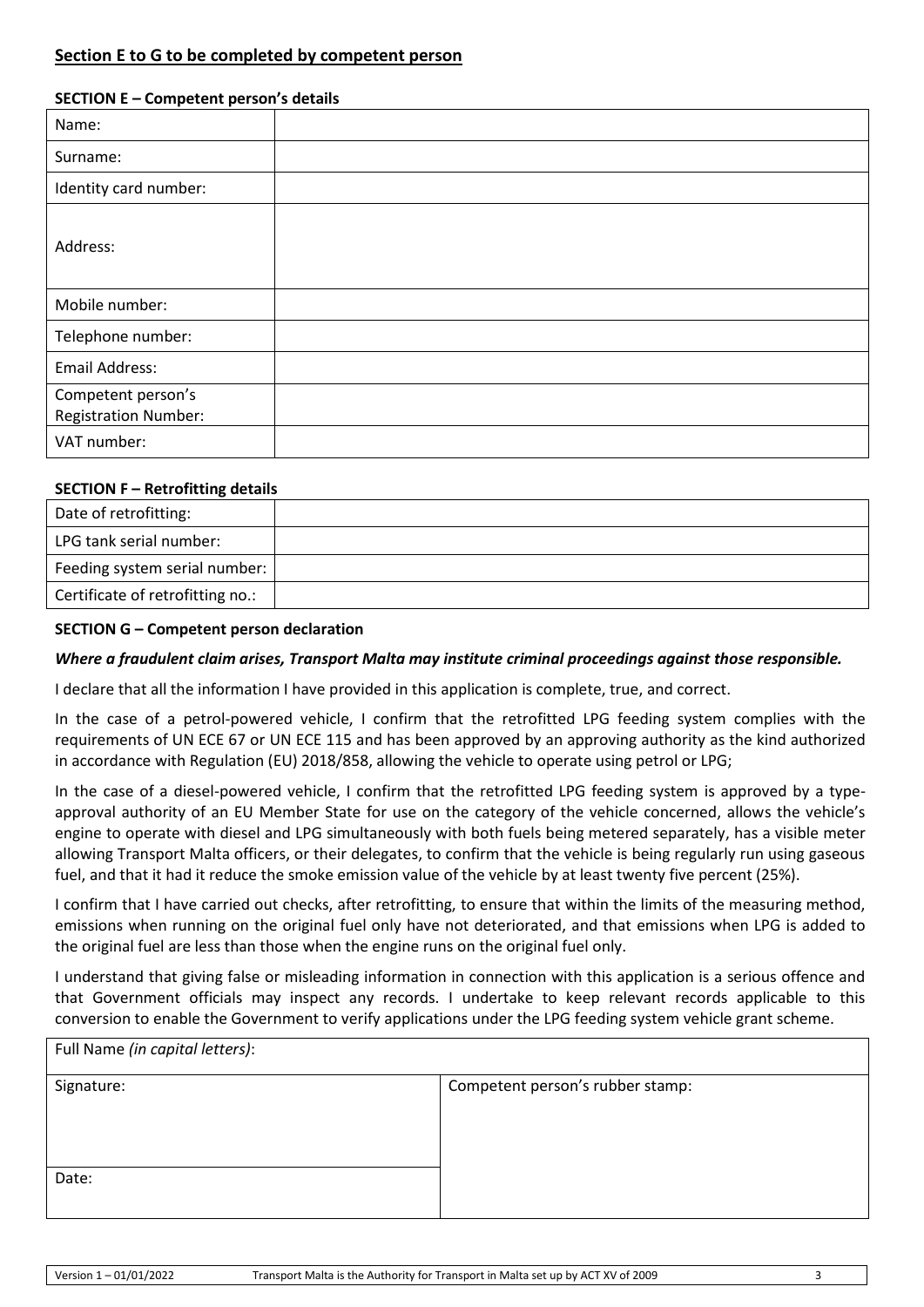### **SECTION H – Supporting documents to present with application**

Copy of the Identity Card of the person applying for the grant under this scheme or residence permit, or an acknowledgement issued by the expatriate office (Ministry for Home Affairs, National Security and Enforcement).

The original vehicle's registration certificate (logbook).

In the case of applications submitted by an undertaking, State Aid Declaration VEH 71.

In the case of an application submitted by an undertaking, a certified true copy of the VAT Certificate.

An administrative fee of ten Euro (€10), payable to Transport Malta, for the issue of a new vehicle registration certificate.

A copy of the fiscal receipt for the installation service.

A copy of the VRT Discrepancy form.

In the case of a petrol-powered vehicle:

A copy of the certificate of retrofitting issued by the competent person.

In the case of a diesel-powered vehicle:

A copy of a type-approval certificate issued by an EU Member State for the use of the LPG feeding system on the type of vehicle concerned.

A copy of the certificate of retrofitting issued by the competent person.

A VRT emissions test result issued before the retrofitting of the LPG Feeding system with the vehicle running on Diesel only (Diesel-Only Result).

A VRT emissions test result issued after the retrofitting of the LPG Feeding system with the vehicle running on Dual-Fuel mode (Dual-Fuel Result).